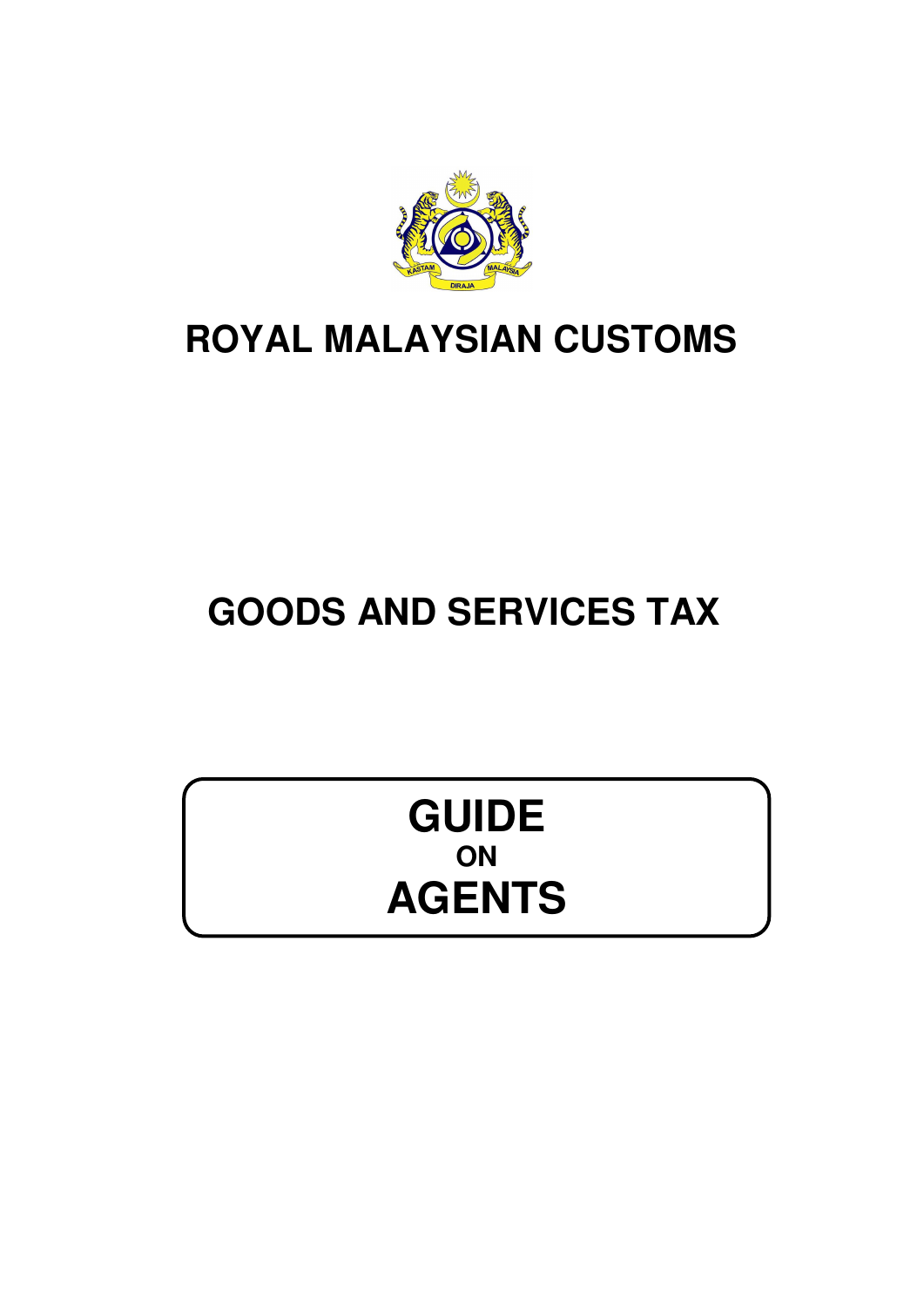## **TABLE OF CONTENTS**

| An agent acting on behalf of a person who does not belong in Malaysia 7 |  |
|-------------------------------------------------------------------------|--|
|                                                                         |  |
|                                                                         |  |
|                                                                         |  |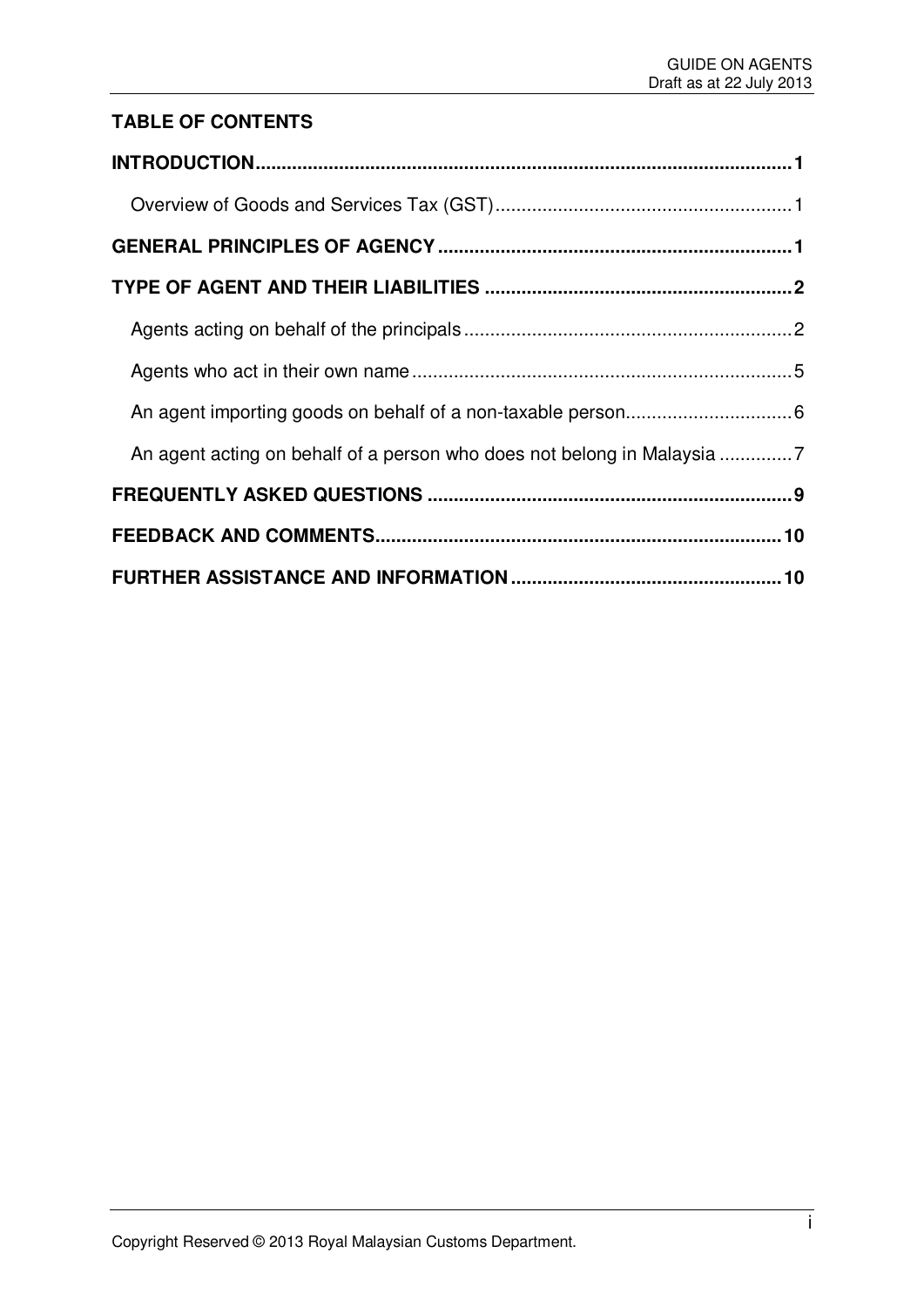## **INTRODUCTION**

1. This industry guide is prepared to assist businesses in understanding matters with regards to GST treatment on Agent.

## **Overview of Goods and Services Tax (GST)**

2. Goods and Services Tax (GST) is a multi-stage tax on domestic consumption. GST is charged on all taxable supplies of goods and services in Malaysia except those specifically exempted. GST is also charged on importation of goods and services into Malaysia.

3. Payment of tax is made in stages by the intermediaries in the production and distribution process. Although the tax would be paid throughout the production and distribution chain, only the value added at each stage is taxed thus avoiding double taxation.

4. In Malaysia, a person who is registered under the Goods and Services Tax Act 20XX is known as a "registered person". A registered person is required to charge GST (output tax) on his taxable supply of goods and services made to his customers. He is allowed to claim back any GST incurred on his purchases (input tax) which are inputs to his business. Therefore, the tax itself is not a cost to the intermediaries and does not appear as an expense item in their financial statements.

## **GENERAL PRINCIPLES OF AGENCY**

5. An agent is generally an intermediary who is authorized by another party to do something on that party's behalf **(principal)** in arranging supplies of goods or services. The supplies that he arranges are made by or to the client he represents.

6. Under the general principles of agency, a principal cannot avoid his liability to account for GST on his supplies or to pay GST on his purchases by using an agent. The agent only facilitates the sales in return for an agreed amount as a commission for his agency services.

7. Sometimes persons who carry on a business on their own account use the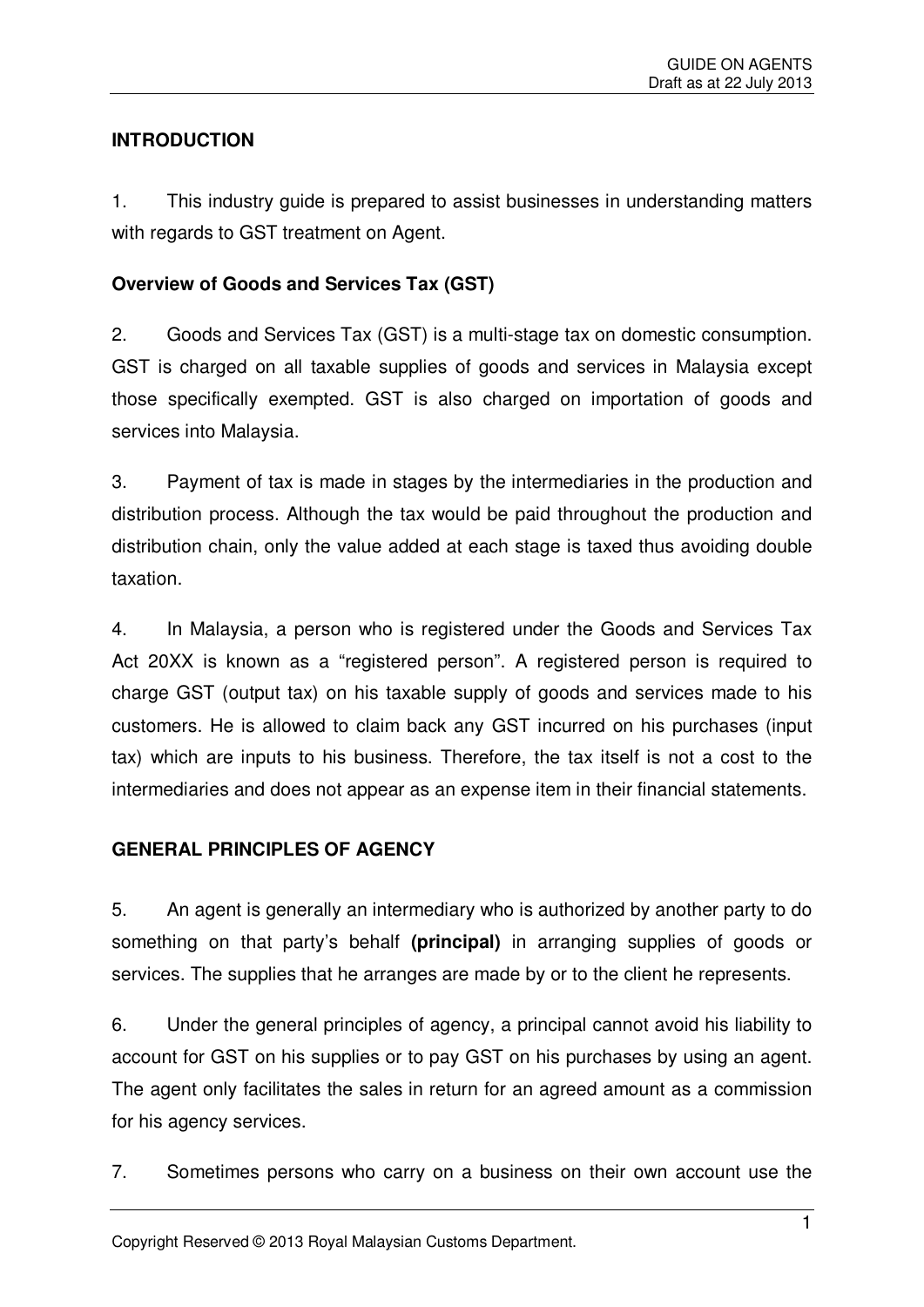word "agent" and "agency" to describe their trading style. For example:-

- (a) motor vehicle agents, distributors and sole concessionaries who usually trade as principals on their own account; and
- (b) travel agents and employment agencies are not usually agents in all their activities

8. To act as an agent, you must have contractual agreement with your principal *to act on his behalf* in relation to a particular transaction concerned. This may be a written or oral agreement, or merely inferred from the way you and your principal conduct your business affairs. Whatever form this relationship takes, the following conditions must be satisfied:-

- (a.) it must always be clearly established between you and your principal, and you must be able to show to the Royal Malaysian Customs (RMC) that you are arranging the transactions for your principal, rather than trading on your own account;
- (b.) you will not be the owner of any of the goods, or use any of the services which you buy or sell for your principal; and
- (c.) you will not alter the nature or value of any of the supplies made between your principal and third parties.

## **TYPE OF AGENT AND THEIR LIABILITIES**

#### **Agents acting on behalf of the principals**

9. Generally, the liability on the supply of agent's own services to his principal will not always be the same as the liability on the supply between his principal and the third parties. If an agent is registered for GST, he must always charge GST on his commission irrespective of the status of his principal. If the agent arranges the supply or delivery on behalf of his principal, the supply actually made by the principal and not by him. Therefore, his principal is liable to account for GST and eligible to claim input tax credit.

10. An agent, may sometimes take a minor role in a transaction and simply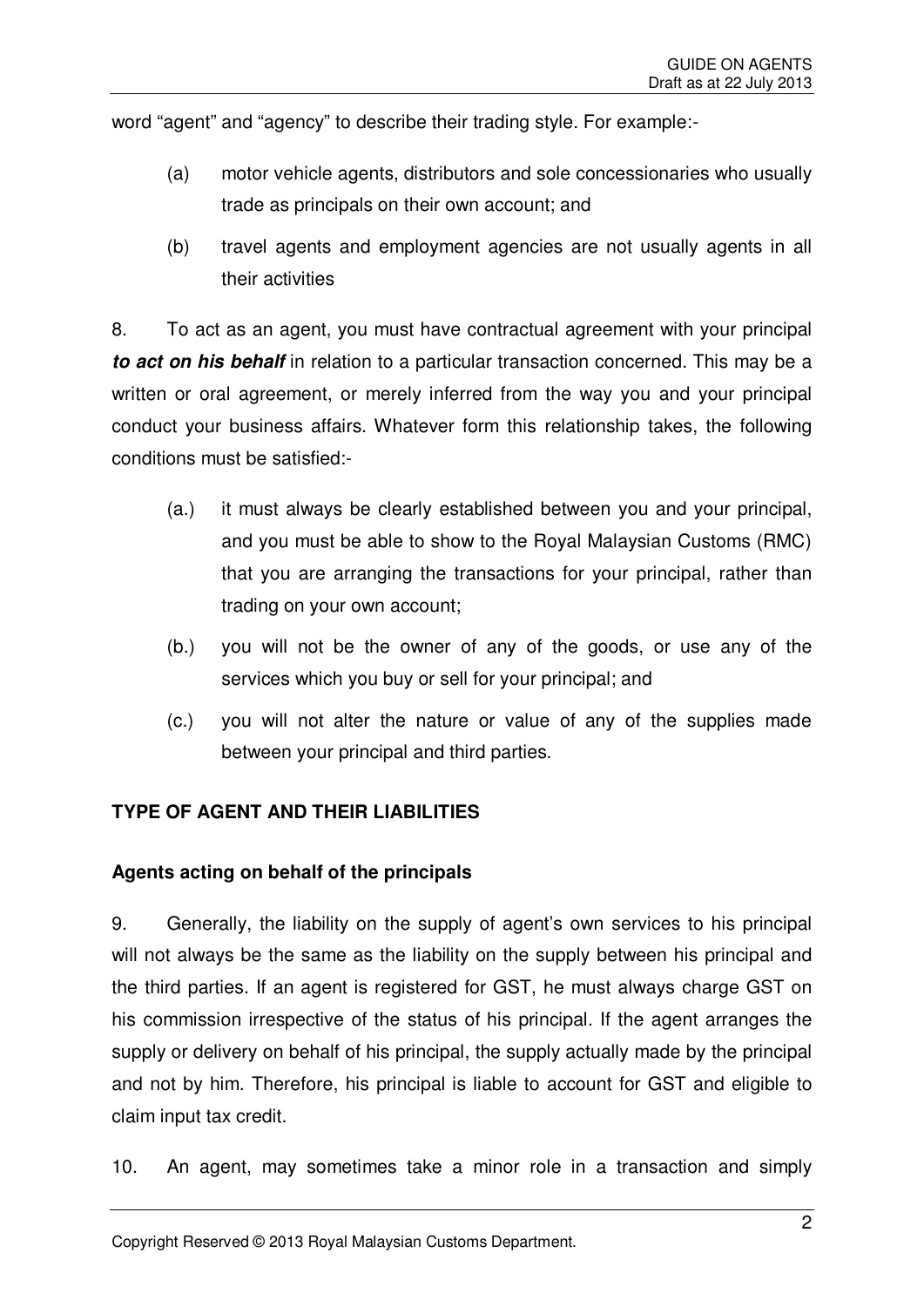introduce his principal to potential customers or buyer **(third parties**). At other times he may be more closely involved. The agent might:

- (i) receive or deliver goods
- (ii) hold a stock of goods for his principal; or
- (iii) make or receive payment

11. Whatever the situation or transaction would be, provided that the invoicing for the supply is between the principal and the customer the only supply for GST purposes being made by the agent will be the provision of services to his principal. In other words, a tax invoice must be issued by the principal for the supply that he made to his customer. If the agent is a registered person, he must also issue a tax invoice for the supply of services that he made to his principal.

#### *Example 1:*

Awang Sdn. Bhd (principal) is a GST registered engages Razali Sdn. Bhd who is also GST registered as an agent to sell speed boat on his behalf.

Each speed boat is sold at RM100, 000.00 and Razali charges Awang a commission of 10% exclusive of GST.

Awang accounts for GST on RM100, 000.00 as output tax for the boat sold (RM100, 000.00 X 6% = *RM6,000.00*)

Razali on the other hand must account for GST on his commission i.e. 10% X RM100, 000 X 6% = *RM600.00.*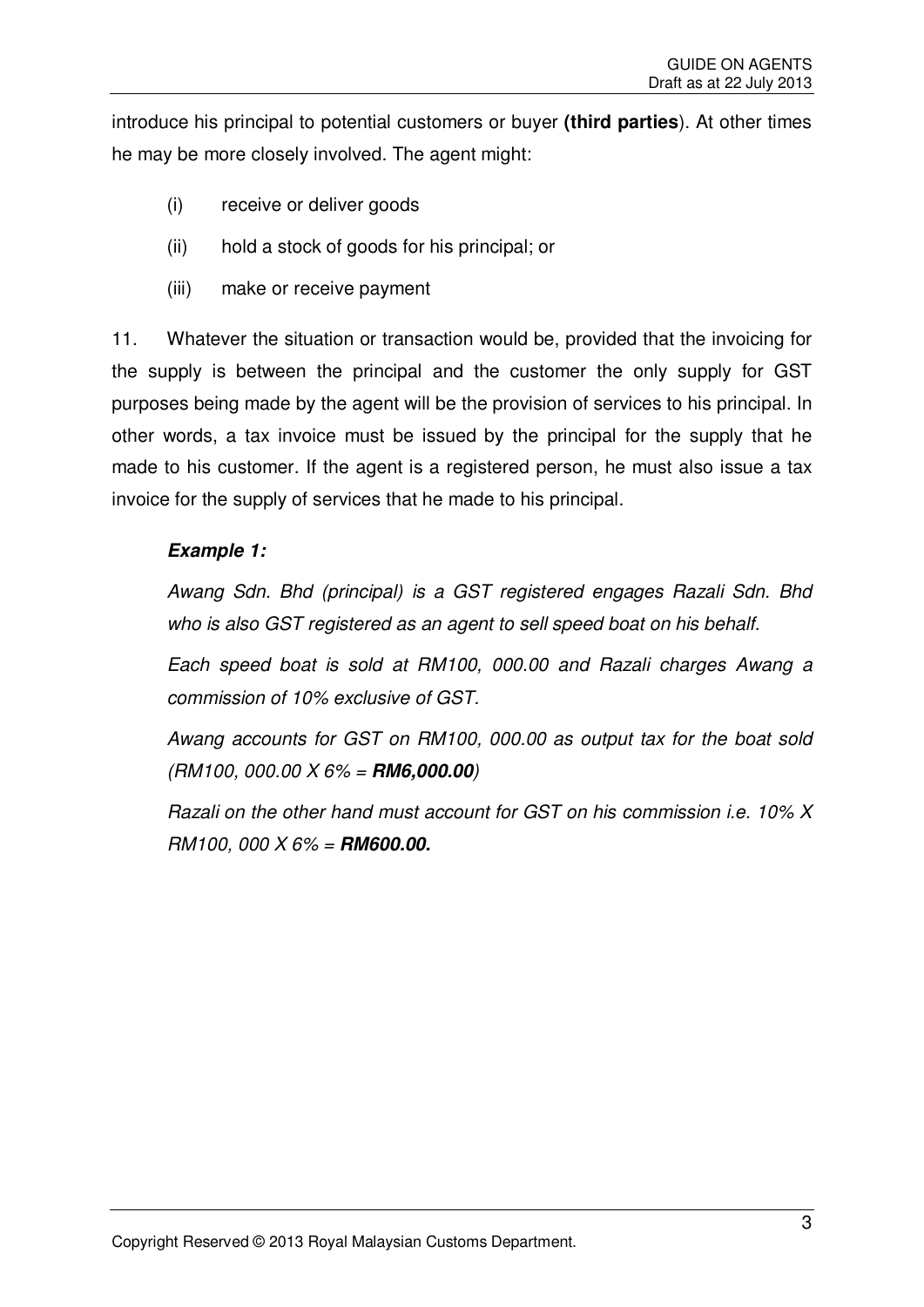

**Figure 1: The scenario for example 1 can be illustrated as below** 



#### *Example 2:*

Global Insurance Sdn Bhd (principal) is a GST registered Insurance Company who engages AR Sdn Bhd (agent) as an agent to sell motor vehicle and life insurance on his behalf.

Global Insurance Sdn Bhd (GISB) takes full liability of the supply made by AR Sdn Bhd to the customer. AR Sdn Bhd will issue invoice under GISB name's and will charge GST to customer. AR will remit payment and GST received from the customer to GISB. GISB has to account GST for taxable supply made by his agent.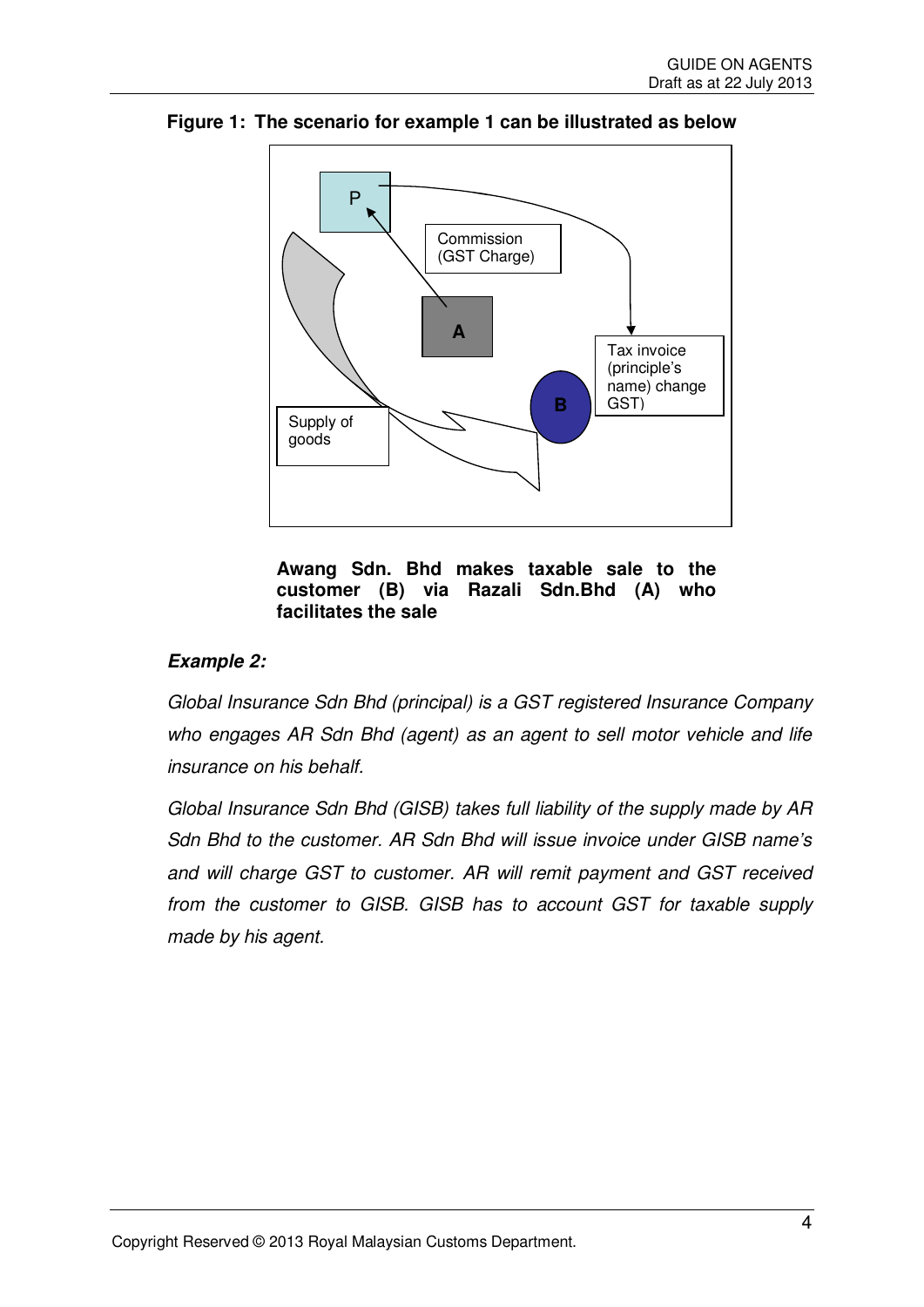

**Figure 2: The scenario for example 2 can be illustrated as below:** 

#### **Agents who act in their own name**

12. When an agent supplies goods and services using his own name, he will be treated as a normal taxable person. Hence, he assumes all risks and responsibilities. The agent will also issue invoice under his own name.

13. Sometimes agents may be authorized by their principals to enter into contracts with a third party on their behalf. In such cases, particularly if the principal wishes to remain unknown, the agents may receive and issue invoices **in their own name** for the supplies concerned.

14. An agent who acts in such a capacity is usually referred to as an **undisclosed agent** or a **commissionaire or an independent agent.** Although sometimes in commercial reality, the transactions arranged by agents remain between the principal and the third party involved, for the GST purposes, however the liability to account for the tax remains with the agent and not the principal. The agent may treat the supply as his supply. This scenario may be illustrated as follows: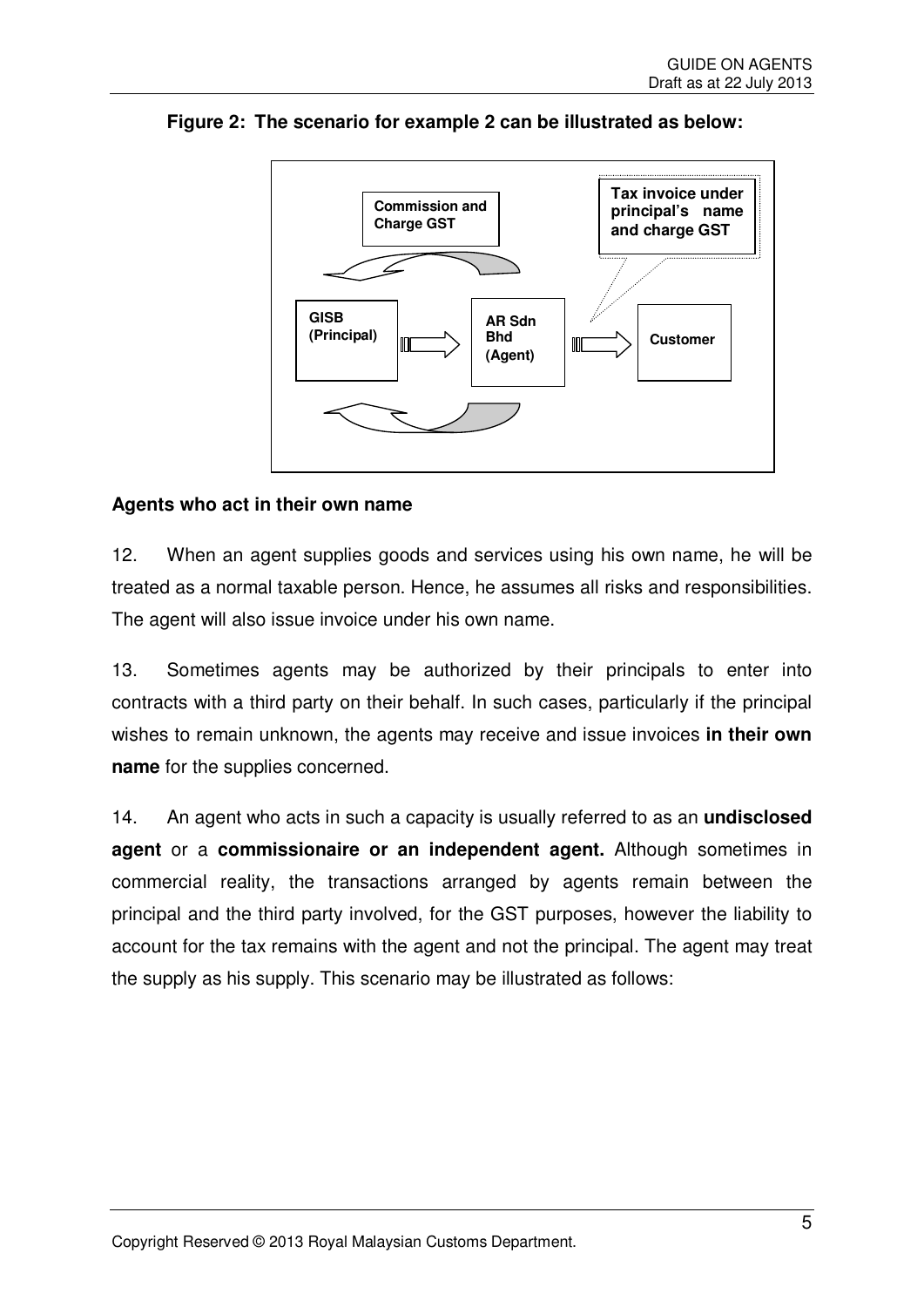#### **Figure 3: An Agent acts as an undisclosed agent or a commissionaire or an independent agent**



#### **An agent importing goods on behalf of a non-taxable person.**

15. Sometimes there is a situation where an agent who is a GST registered person imports goods **on behalf** of a non-taxable person, who does not belong in Malaysia. In such a case, the agent will be treated as the principal importing the goods irrespective of whether he is called an agent or not and GST on importation is claimable. However, if an agent is not a registered person, GST imposed on the goods during importation is not claimable but there is no GST chargeable on the subsequent local supply. This scenario can be illustrated as below: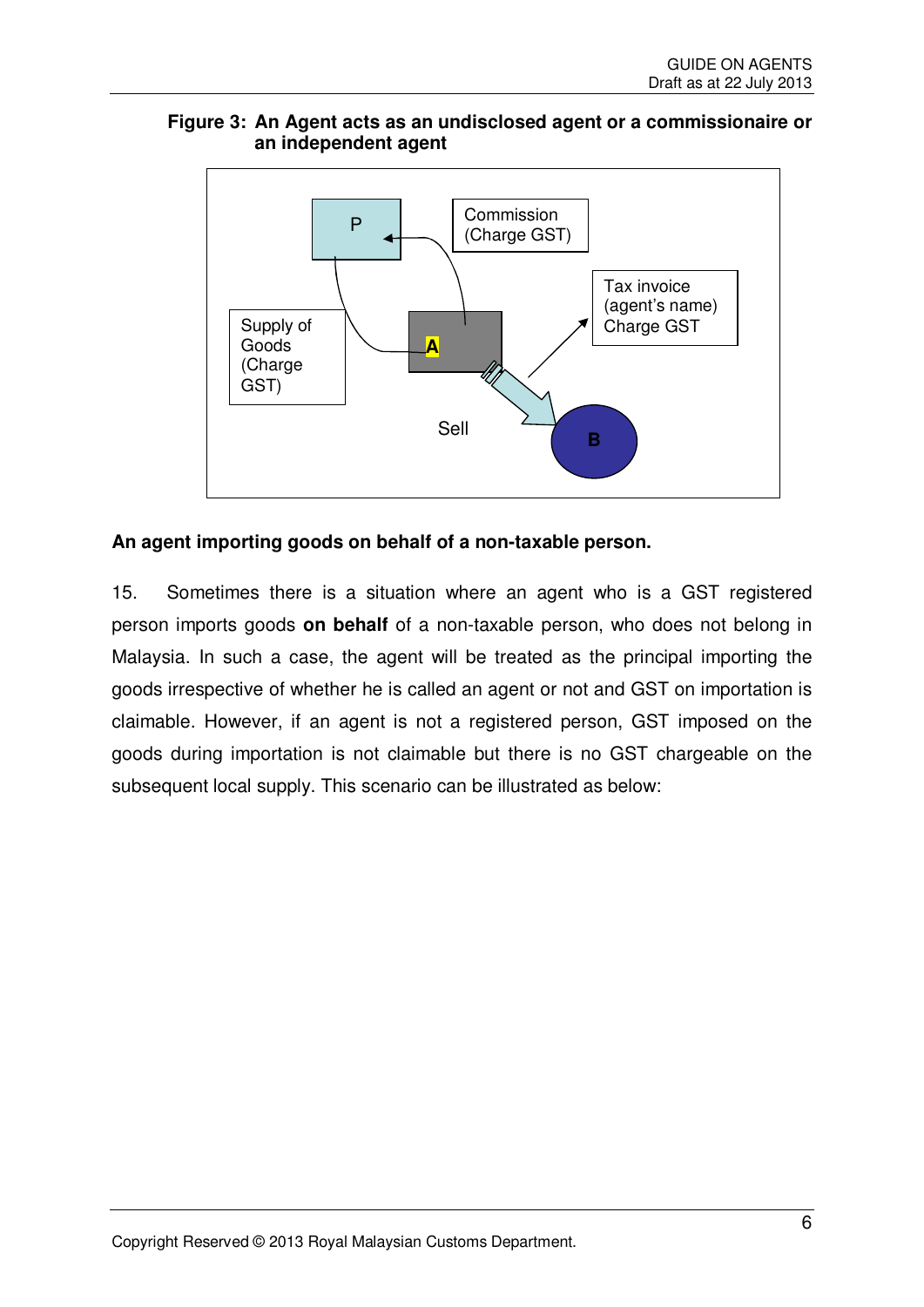



16. A person is treated as not belonging in Malaysia if he does not fulfill any of the condition as stipulated under the provision of GST law in the Act.

17. Similar treatment applies for a situation where a principal is not a taxable person but belongs in Malaysia. In other words, importation of goods by an agent who is a registered person acting on behalf of a local principal who is not a taxable person where the agent import in his own name, the importation is regarded as being carried by the agent. This means that the agent can claim GST paid on importation but has to charge GST on the subsequent local supply.

## **An agent acting on behalf of a person who does not belong in Malaysia**

18. Any person who does not belong in Malaysia may register under GST if he makes taxable supplies in Malaysia. However, the registration must be made through an agent appointed by him. Upon registration, the agent must show proof of appointment and supporting document such as agreement between him and his principal, authorised letter from the principal and must have an address and telephone number in Malaysia.

19. An agent acting on behalf of his principal who does not belong in Malaysia is responsible and accountable for his principal's tax liabilities. The agent must submit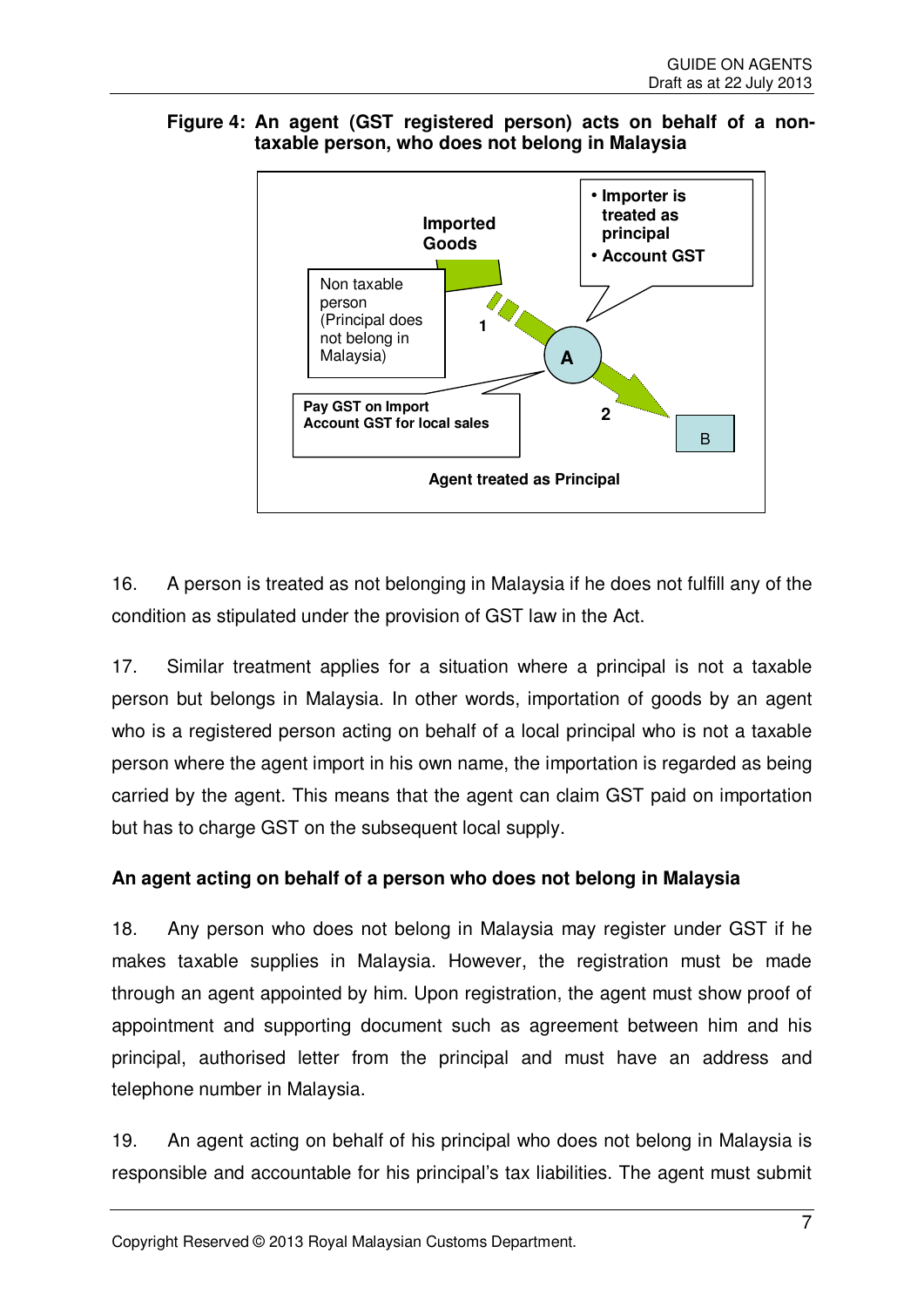GST return and make payment on any tax due and payable on any supplies made by his principal. Any input tax incurred by the principal in relation to the supply that he made can be claimed by his agent. The agent also has to issue tax invoices on any supply that his principal made in Malaysia.

20. An agent may represent more than one principal where each principal must have his own separate account. This means that an agent has to submit GST return for each and every principal that he represents. If the agent is a taxable person, he must also has his own account and hence must submit his return for any supply that he made in his own name. This situation may be illustrated as below:



**Figure 5: An agent may represent more than one principal** 

#### *Example 3:*

Trade Asia is non-resident company (registered under GST) who is accountable for tax which brings in machinery and sells it to the factory in Malaysia. Trade Asia has appointed ABC Sdn Bhd as an agent to act on his behalf. ABC will issue tax invoices to the buyer and charge GST. ABC has to keep all transaction records for supplies made in Malaysia by Trade Asia and and will remit GST to the Government. Apart from that, if the agent is a taxable person, he must charge GST on the commission he charged to the non-resident taxable person.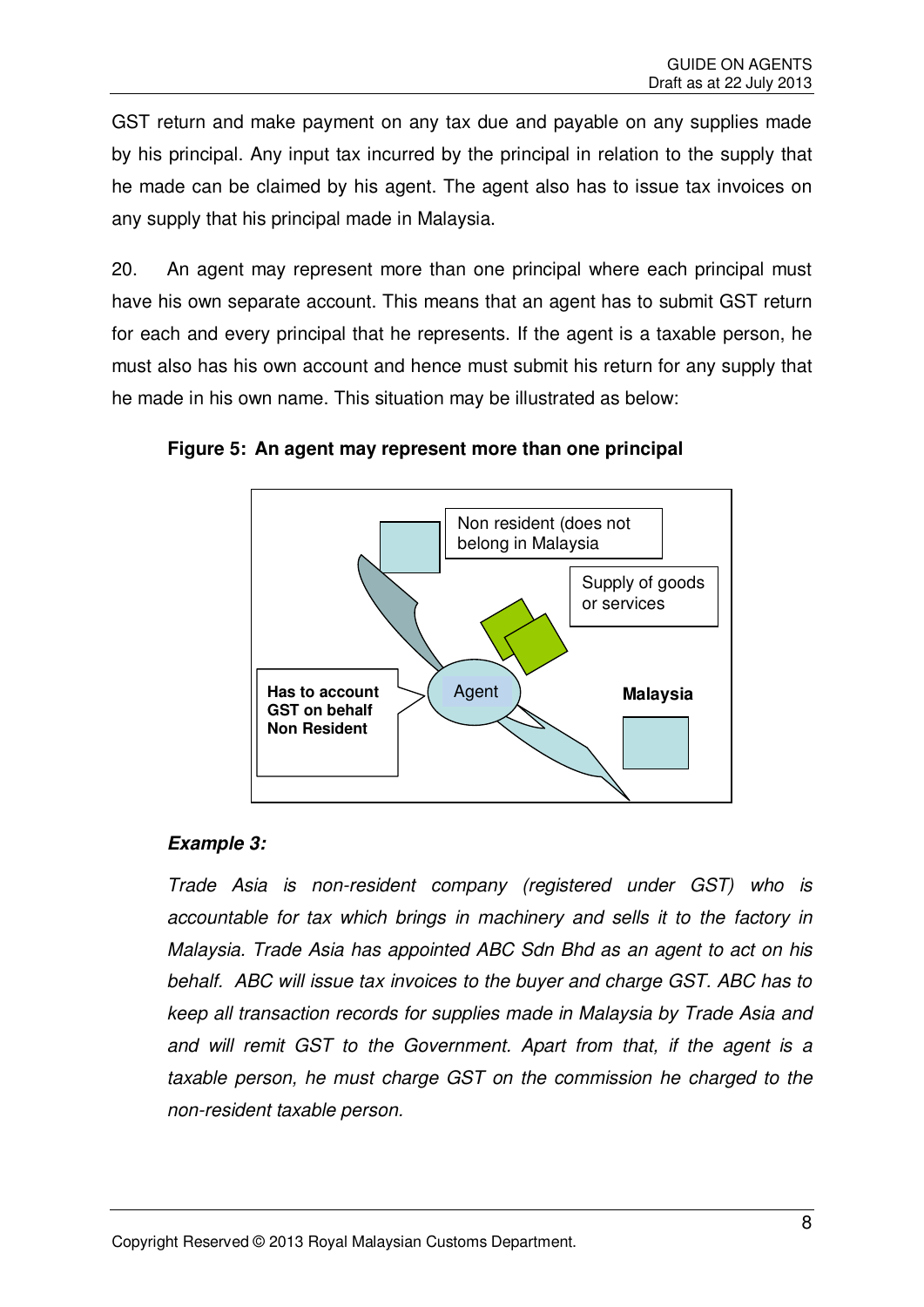#### **FREQUENTLY ASKED QUESTIONS**

#### **Q1 As an agent, how am I involved with GST?**

- A1 As an agent, you will usually be involved in at least two separate supplies at any one time:
	- (a) The supplies made between your principal and the third party; and
	- (b) The supply of your own services to your principal, for which you will charge a fee or commission. The normal GST rules apply to your services as an agent.

#### **Q2 As an agent, do I have to charge and account for GST?**

A2. As an agent, you are providing a supply of services to the principal and the third party. Generally, you do not own the goods you deal with. Hence, the sale of the goods is not your supplies. Your supply of services is a taxable supply. Therefore, if you are registered for GST, you are required to account for GST on the commission you received. However, if you are not a registrant, you cannot charge GST on the services that you make.

#### **Q3 As an agent, how do I calculate my turnover for registration purposes?**

- A3 The calculation of your turnover will be on:
	- (a) the value of services to the principal (i.e. commission charges).
	- (b) the value of taxable supplies that you make in your own name,

but **excludes** the value of supplies arranged for the principal (since the supply is actually made by the principal).

#### **Q4 Can tax invoices be issued by agents?**

A4 When an agent sells goods and services on behalf of a principal, the supplier for GST purposes is the principal and not the agent. Therefore, if the principal is a registered person, the tax invoice must be issued by the principal.

## **Q5 Do I have to apply to RMC if I want to act as an agent for my overseas principal who is liable under the GST Act?**

A5 If an overseas principal is liable under the GST Act, he has to be registered through an agent appointed by him. Therefore, as a person appointed by the